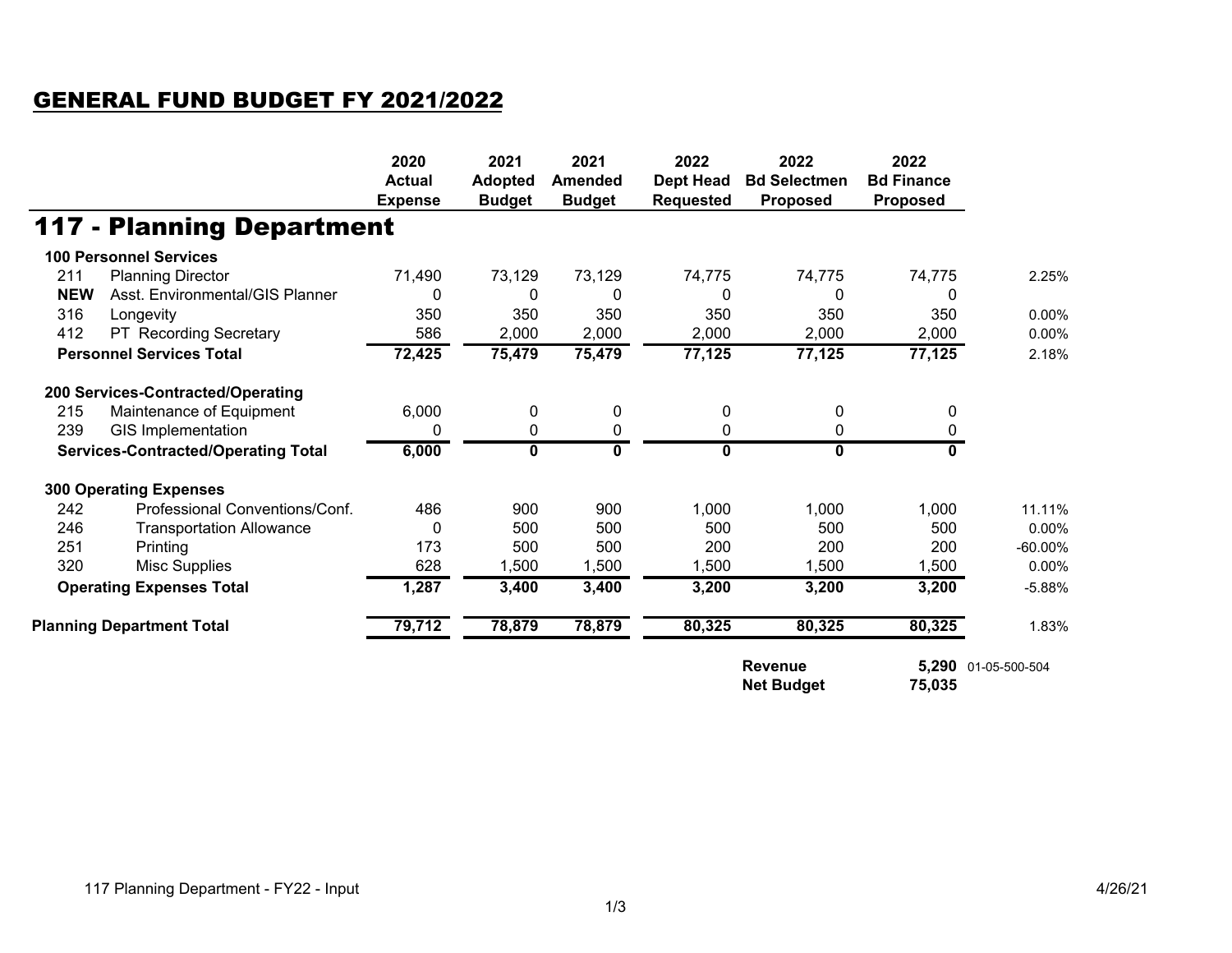|                  | <b>Department Total</b>                     | 80,325               |                                                                                                                                                                                                                                                                                                                                                                                                                                                                                                                                                                                                                                                                                                                                                                                                                                                                                                                                                                                                                                                                                                                                                                                                                                                                                  |
|------------------|---------------------------------------------|----------------------|----------------------------------------------------------------------------------------------------------------------------------------------------------------------------------------------------------------------------------------------------------------------------------------------------------------------------------------------------------------------------------------------------------------------------------------------------------------------------------------------------------------------------------------------------------------------------------------------------------------------------------------------------------------------------------------------------------------------------------------------------------------------------------------------------------------------------------------------------------------------------------------------------------------------------------------------------------------------------------------------------------------------------------------------------------------------------------------------------------------------------------------------------------------------------------------------------------------------------------------------------------------------------------|
|                  | <b>TOWN OF EAST LYME</b>                    |                      | FY 2021/2022                                                                                                                                                                                                                                                                                                                                                                                                                                                                                                                                                                                                                                                                                                                                                                                                                                                                                                                                                                                                                                                                                                                                                                                                                                                                     |
| Dept No.         |                                             | 117                  | <b>Budget Input</b>                                                                                                                                                                                                                                                                                                                                                                                                                                                                                                                                                                                                                                                                                                                                                                                                                                                                                                                                                                                                                                                                                                                                                                                                                                                              |
| <b>Dept Name</b> |                                             | <b>Planning Dept</b> | 26-Apr-21                                                                                                                                                                                                                                                                                                                                                                                                                                                                                                                                                                                                                                                                                                                                                                                                                                                                                                                                                                                                                                                                                                                                                                                                                                                                        |
|                  | <b>Account</b>                              | 21/22                |                                                                                                                                                                                                                                                                                                                                                                                                                                                                                                                                                                                                                                                                                                                                                                                                                                                                                                                                                                                                                                                                                                                                                                                                                                                                                  |
| Acct.            | <b>Description</b>                          | <b>Budget</b>        | <b>Supporting Description of Activity</b>                                                                                                                                                                                                                                                                                                                                                                                                                                                                                                                                                                                                                                                                                                                                                                                                                                                                                                                                                                                                                                                                                                                                                                                                                                        |
|                  | <b>100 Personnel Services</b>               |                      |                                                                                                                                                                                                                                                                                                                                                                                                                                                                                                                                                                                                                                                                                                                                                                                                                                                                                                                                                                                                                                                                                                                                                                                                                                                                                  |
| 211              | <b>Planning Director</b>                    | 74.775               | Department Head non-union. FY 2008/2009 Position reduced as a result of Board of Finance reduction 26% (0.8FTE). COLA based upon<br>recommendation of Board of Selectmen. The Director of Planning, under the supervision of the First Selectman, is responsible for providing housing and<br>economic development planning and provides staff support to the Planning Commission and the Inland Wetlands Agency. Addtionally, the Director<br>provides assistance to the Departments of Health, Zoning, Building, Public Works, Engineering, Water & Sewer, Tax Assessor, Public Safety, Fire<br>Departments, and Police Department. The Director is currently the Inland Wetlands Agent and the Fair Housing Officer. 2.25% COLA approved by BoS<br>1/20/21                                                                                                                                                                                                                                                                                                                                                                                                                                                                                                                    |
|                  | Asst. Environmental &<br><b>GIS Planner</b> | $\Omega$             | Assistant Environmental & GIS Planner, under the supervision of the Director of Planning, would be responsive to Town-wide departmental business<br>needs. An Environemental/GIS Planner, utilizing GIS technology to conduct complex analyses and derive new data and information, will save additional<br>time improving efficiencies of daily workflows as well as decision making. In addtion, an Environemental/ GIS Planner would provide provide the Planning<br>Director assitance in developing the guidance and technical support to employees, Boards, Commissions, and the general public. Further, the position will<br>provide support to the Director of Planning and the Inland Wetlands Agent in their absence or times of increased activity as described in paragraph above.<br>First Selectman did not support position \$25,000 reduction.                                                                                                                                                                                                                                                                                                                                                                                                                  |
| 316              | Longevity                                   | 350                  |                                                                                                                                                                                                                                                                                                                                                                                                                                                                                                                                                                                                                                                                                                                                                                                                                                                                                                                                                                                                                                                                                                                                                                                                                                                                                  |
| 412              | <b>PT Recording</b><br>Secretary            |                      | Recording secretary to take and record the minutes of 12 regularly scheduled monthly Planning Commission meetings and Special Commission meetings<br>if necessary. In addtion, as a result of the COVID-19 Pandemic the increase covers related costs associated with condcuting virtual meetings. As the<br>2,000 Commission must converse in a dialog with multiple members of the public in an virtual forum, the Commission utilizes an exisitng Adminastrative<br>Assistant use of a Technical Moderator to handle and manage the individuals who speak, submit evidence or testimony at virtual meetings.                                                                                                                                                                                                                                                                                                                                                                                                                                                                                                                                                                                                                                                                  |
|                  | <b>Personnel Services Total</b>             | 77,125               |                                                                                                                                                                                                                                                                                                                                                                                                                                                                                                                                                                                                                                                                                                                                                                                                                                                                                                                                                                                                                                                                                                                                                                                                                                                                                  |
|                  | 200 Services-Contracted/Operating           |                      |                                                                                                                                                                                                                                                                                                                                                                                                                                                                                                                                                                                                                                                                                                                                                                                                                                                                                                                                                                                                                                                                                                                                                                                                                                                                                  |
| 215              | Maintenance of<br>Equipment                 | 0                    | Request in the amount of \$7,300 relocated to IT department 109 GIS ArcGIS Software Maintenance covers two desktop licenses and the Spatial<br>Analyst software extenion-\$1,300, Annual Web-Hosting Fee- \$3,500, Annual GIS ArcGis On-line Software Subscription \$2,500 allows Town to maintain<br>our own GIS data, collect and develop new data in real-time resulting in more up-to-date information and reducing the amount of work that may have to be<br>out sourced to an outside consultant. The on-line subscription allows us to comply with unfunded State mandated MS4 Stormwater Outfall requirments.<br>The On-line sunbscription allows for real-time data collection from first reponders as well as the public. In addition, the online subscription supports the<br>implementation of a Road Closure Application, utilized at the EOC during weather releated emergencies. With our ArcGIS On-line subscription, Water &<br>Sewer and DPW road crews will also be able to capture and relay data in the field and share it with policy and decision makers in real-time. Further, the<br>ArcGIS online subscription allows for 5-named users verses aquiring 5 desktop licenses at \$2,500.00 per license and increased anual software<br>maintenace costs. |
| 239              | <b>GIS Implementation</b>                   |                      | Request in the amount of \$2,500 relocated to IT department 109. New and continud data development, support services such as map production and<br>updates, on-site support, training, data loading and configuration, and development of data collection applications (i.e. Road Closure Application).<br>0 Mapping production includes, zoning and various land use map updates which are currently outsourced. Revenue is generated through the sale of GIS<br>data, maps, and increased staff efficiencies and customer service.                                                                                                                                                                                                                                                                                                                                                                                                                                                                                                                                                                                                                                                                                                                                             |
|                  | Services-Cont/Operate Total                 | $\mathbf 0$          |                                                                                                                                                                                                                                                                                                                                                                                                                                                                                                                                                                                                                                                                                                                                                                                                                                                                                                                                                                                                                                                                                                                                                                                                                                                                                  |